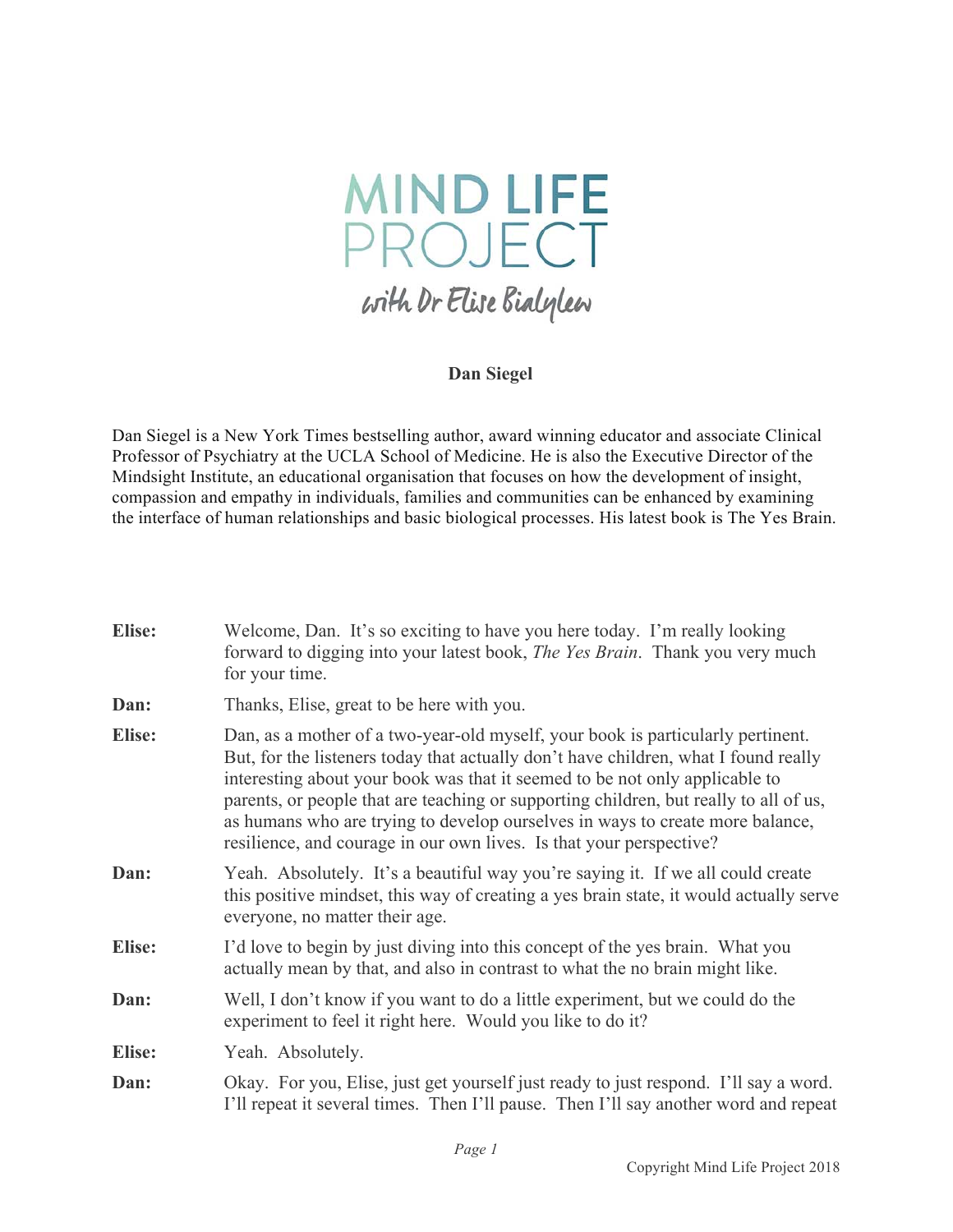|               | it several times. Then we can do some other things and talk about the experience.<br>This thing, don't do this when you're driving, but you can do when you're sitting<br>and just letting the experience take you over. Are you ready?                                                                                                                                                                                                                                                                                                                         |
|---------------|-----------------------------------------------------------------------------------------------------------------------------------------------------------------------------------------------------------------------------------------------------------------------------------------------------------------------------------------------------------------------------------------------------------------------------------------------------------------------------------------------------------------------------------------------------------------|
| <b>Elise:</b> | Okay.                                                                                                                                                                                                                                                                                                                                                                                                                                                                                                                                                           |
| Dan:          | No. No. No. No. No. No. No.                                                                                                                                                                                                                                                                                                                                                                                                                                                                                                                                     |
|               | Yes. Yes. Yes. Yes. Yes. Yes. Yes. Yes.                                                                                                                                                                                                                                                                                                                                                                                                                                                                                                                         |
|               | Take a nice deep breath. Try putting one hand on your chest, and one hand on<br>your abdomen, and blow gentle pressure. Now switch out, so your hand on your<br>chest goes to your abdomen, the one of your abdomen goes to your chest. Put<br>some gentle pressure. Now, put it whichever way it feels most natural for you.<br>Most comforting for you. Great. Now, take a nice deep breath. Then we'll let<br>this exercise go for now.                                                                                                                      |
|               | Let's just start with quick feedback. Which hand was most comforting for you?<br>Left on top or right on top?                                                                                                                                                                                                                                                                                                                                                                                                                                                   |
| Elise:        | Right on top.                                                                                                                                                                                                                                                                                                                                                                                                                                                                                                                                                   |
| Dan:          | Right on top. That's about three-quarters of people are that way, independent of<br>handedness. It's so interesting. We don't know why. One quarter is left on top.<br>That would be a doctoral degree you could get to figure out why.                                                                                                                                                                                                                                                                                                                         |
|               | Now, did you notice the difference, who you felt with no and how you felt with<br>yes?                                                                                                                                                                                                                                                                                                                                                                                                                                                                          |
| <b>Elise:</b> | Yeah. Very distinctly. Quite surprising, actually. The no, it was a really sharp,<br>kind of in the heart. I felt a contracting. It felt threatening. It felt like I'm closing<br>down and I'm feeling attacked. There was actually for me a bodily sensation in<br>the chest area. It felt like a punch or something.                                                                                                                                                                                                                                          |
| Dan:          | Okay. I'm sorry about that, because it's a good thing to learn about it. In<br>contrast, what did yes feel like to you?                                                                                                                                                                                                                                                                                                                                                                                                                                         |
| <b>Elise:</b> | It felt calming, and it felt like I was open.                                                                                                                                                                                                                                                                                                                                                                                                                                                                                                                   |
| Dan:          | Okay. Excellent. Now, in the no state, what we think is going on in the brain and<br>body is your having what's called the reactive state that happens when you're<br>threatening. It can include fighting back, fleeing, freezing – maybe tighten up<br>your muscles and temporarily paralysing yourself, fainting, feigning death,<br>collapsing. These four Fs of the threat state, we're just going to call the reactive<br>state. It's a no brain state.                                                                                                   |
|               | In contrast, your brain can enter the yes brain state, which is receptive and<br>opening all the channels of sight and hearing, learning and connecting. It turns on<br>what Steve Porges has named the social engagement system. It allows you to<br>really connect all your different systems in your body, in your head, in your<br>relationships, in a coordinated way with each other. It's where optimal learning<br>takes place and optimal connecting to other people, and even to oneself. Let's<br>call that the yes brain state, or receptive state. |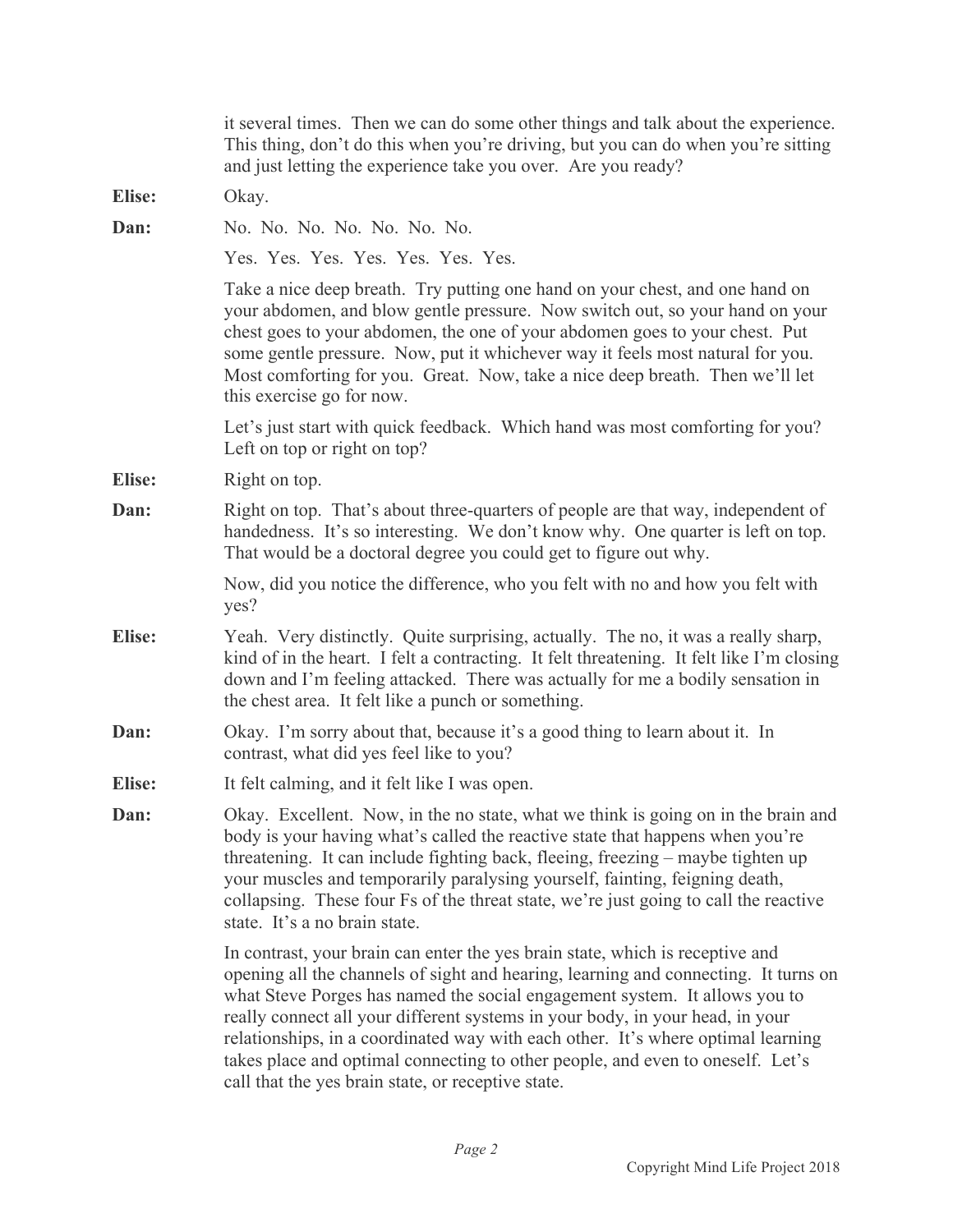The overall approach of the yes, is to say, what can you do for raising a child, let's say, or if you're a teacher, or having a classroom., or if you're a therapist or working with other people. Or, you're just a person in a relationship with other people in the world. How do you make sure that you're encouraging a yes brain state in others so that they can reach their optimal potential? So, it's not permissive parenting, for example. It's not, you know, a teacher in a classroom where you let anything happen. You create a structure which actually allows freedom to arise. But, what you do is you tune into the internal state of a person so that, even if you're creating structure and limits, you're not creating that no brain reactive state. That's an overview of what the whole thing is about.

- **Elise:** I wonder if, then, you could perhaps come up with a practical example I guess it would look differently depending on what age you're talking about – in terms of how you would respond then. Let's say, for my self-interest, if I have a two-yearold. Let's say someone has a two-year-old, a toddler, or a teenager in these reactive moments where you do need to respond and set a limit. How does that look when you're approaching that to support a yes brain.
- **Dan:** Yeah. In there, your two-year-old's a daughter?
- **Elise:** Yeah.
- **Dan:** Okay. she comes to you, and she says, "Mum, I want to have a cookie before dinner."
- **Elise:** Perfect.
- **Dan:** Okay. Great.
- Elise: How did you know?
- **Dan:** I have never been there. Here are two ways you can respond. She comes to you, and she says, "Mum, I want to a cookie before dinner." You go, "No way. That is so stupid. What a dumb idea. No. We're not having cookies before dinner." So, that is one way to do it.

Here's the second way. This is the yes brain way. "Mum, I want to have a cookie before dinner." 'So do I. Oh, my god. Have your cookie before dinner. I could get into that. But, you know, it would actually make us not hungry to eat the nutritious food. So, you know what? Let's do this. We're going to have dinner, and you can help me cook dinner. Then why don't we bake some cookies while we're cooking dinner, and we'll have a cookie after dinner. That will be so much fun, because I also want to have a cookie before dinner, but that's not something really healthy for your body."

**Elise:** Okay.

**Dan:** Right.

**Elise:** You've created structure. You didn't say yes to the cookie before dinner, but what you did was you tuned into the internal experience of your daughter, so she feels felt by you, she's respected by you, and you created structure around behaviour. But, you tuned into her inner desire. "I would like a cookie."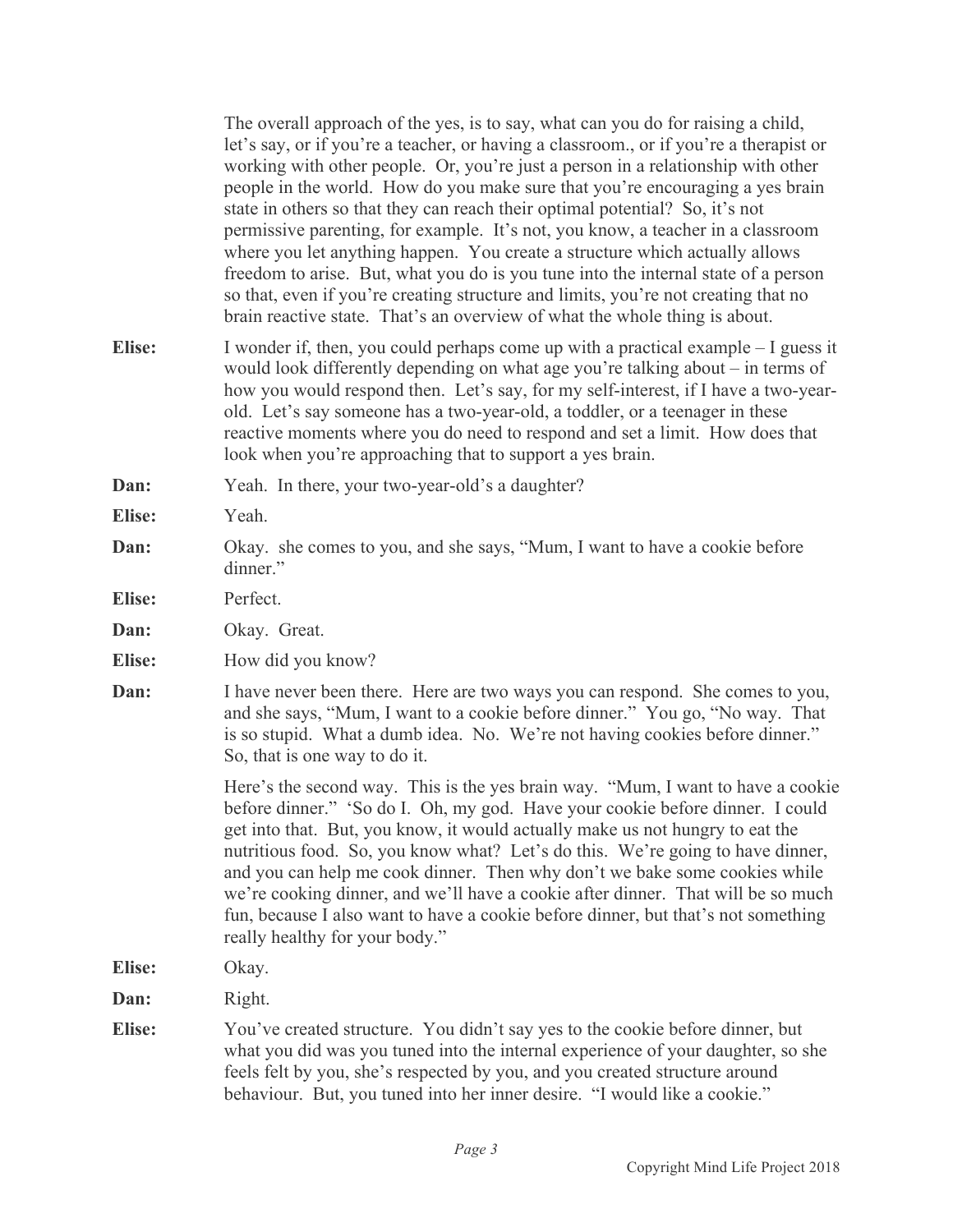That is completely different from what happens with the child who has a no brain parenting approach, a no mum or dad, where she feels humiliated because of the yelling, and shamed because someone isn't seeing what she's just feeling. Shame is different from guilt. It's where you feel defective. No brain parenting constantly creates this threat state.

When that kid goes out into school, the whole thing becomes about, "Can I achieve this, can I achieve that," rather than having an internal compass that guides them to a deeper sense of what it means to be successful in the world. They're clinging onto outward achievements that they can get very lost in they don't get the grade on an exam they want, or if they're not included with certain social groups that they want. They lose their way because they feel like they're failing.

A yes brain parent is really giving resilience to your child, because you're building this internal resource. There are four components to it – that spells the cheese brie – balance, resilience, insight, and empathy. We can go over that, but there's a methodology based on the science of how the brain develops. This repeated yes brain state.

The way to think about it as a parent is this. When you repeatedly create a state for your child, with a repetition that neuro-firing that is the basis of a state when repeated grows neuro-connections and changes the neuro structure. Neuro connections allow you to develop a trait.

If you want the trait of balance, and resilience, insight, and empathy, if you want to have creativity, and courage, and grit, and persistence to be a part of your child's yes brain trait, you can learn how to create yes brain states in interactions, like the cookie one with your daughter.

- **Elise:** I'm just going to go a bit deeper in this practice before we move onto the next concept. What happens if you have a particularly passionate child that then, you know, here is what you're saying, but then escalates. Let's say we're talking about a tantrum now where there's big emotion. Then what do you do to step into this yes brain in that context where there's high reactivity?
- **Dan:** Absolutely. You know, we have this beginning of the book, which is a quote from the ancient Greek philosopher quoted in Louisa May Alcott's *Little Women*. It says, "I'm not afraid of storms for I'm learning to sail my ship." So, it doesn't matter whether a kid has a temperament that creates subtle emotional waves or huge storms, the technique is actually the same. Of course, every child is different. You adapt what you do in subtle ways to kids differently. The overall approach is the same.

It goes like this. Your task as a parent is to see the mind of your child beneath the behaviour. Let's say she says, "I really want a cookie. I really want a cookie," and she falls down kicking her legs." You can sit down next to her and go, "Yeah. Boy, wanting a cookie is such a big feeling that it's gotten you falling down on the floor, kicking your legs when I said we're not having a cookie till after dinner. See how big this wave of emotion is? It's big." "I want a cookie. I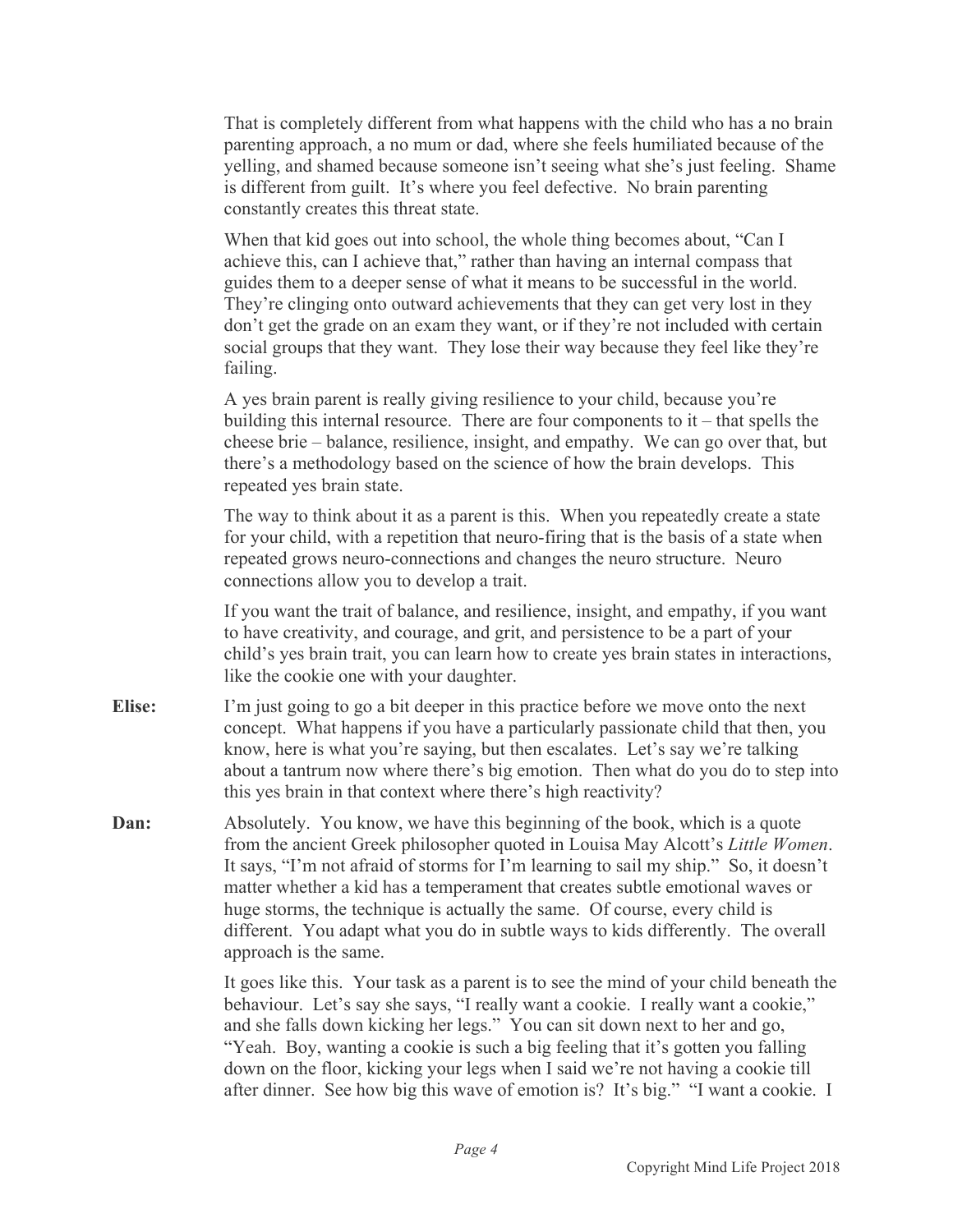want a cookie." Assuming she's not hurting herself, or you, or property, or something like that, then you have to make limits. Then you just say, you help her name it to tame it. You're naming the emotional state. Right?

Now, this may be different from other approaches to parenting that you have in Australia. Where, "No, you don't name states. You don't try to guess at the mind beneath behaviour." I understand that someone would give a consequence, and give a timeout, and all this stuff.

Our approach is really about looking deeply at the interaction and realising your task as a parent is to stay with your child so they learn, not that you're reinforcing "bad behaviour," but that you see their emotions beneath their behaviour. What that child gets, instead of just learning to regulate their actions, they learn to get insight into their mental state. That's an internal resource that just behavioural control does not give them.

- **Elise:** Yeah. So, your response to someone that would say, if a child is tantruming, big emotions, crying because there's a no, "What about just walking out and letting them settle?" What would your response be to that? I'm being devil's advocate.
- **Dan:** Listen, there are times for different approaches to parenting. Let's take this cookie example, just to continue with it, your daughter. Right? Let's say she falls down and starts tantruming. You know inside of you as her mum that there is a different rule. "What's the rule? No cookies before dinner." Unless having a reverse dinner. Sometimes that's fun to do too. "You're not having cookies before dinner." That's an unchangeable rule. That's the way you're doing it. She says, "Then I'm not going to have dinner." You go, "Okay. If that's you want it." You're not going to force food down her throat. She's not going to have dinner. You stay clear. She can do fine without her dinner. Whatever. You're just really clear about it.

What you're doing is you're teaching her that you, her mum, can see beneath the chaotic or rigid behaviour. You have these three zones. You have this optimal zone of connecting and collaborating the yes brain zones. When you're out of that yes brain zone, you're in reactivity or chaos or rigidity, which we call this red zone for chaos, the blue zone for rigidity. Optimally, we want to be in the balance, that's the B for BRIE.

Sometimes kids get out of it. Now, your kid's trantruming and all that stuff. You don't have to tantrum because she's tantruming. You can understand she has an emotional state that's put her into this chaotic, emotional place, and so you say, "Yeah. I see how big this is for you."

When you look at the social brain, you realise that the way this young baby, toddler, preschooler, school-aged kid, adolescent, adult, your partner, all these things, the way we know each other is through the facial expressions, the eye contact, the tone of voice, the non-verbal ways where someone sees us. There's no better gift to start with in parenting than seeing the mind of the child. Right? You say, "I see your emotions are big." It doesn't have to be, "I know you are having a particular sadness at this moment.' No. It doesn't have to be so specific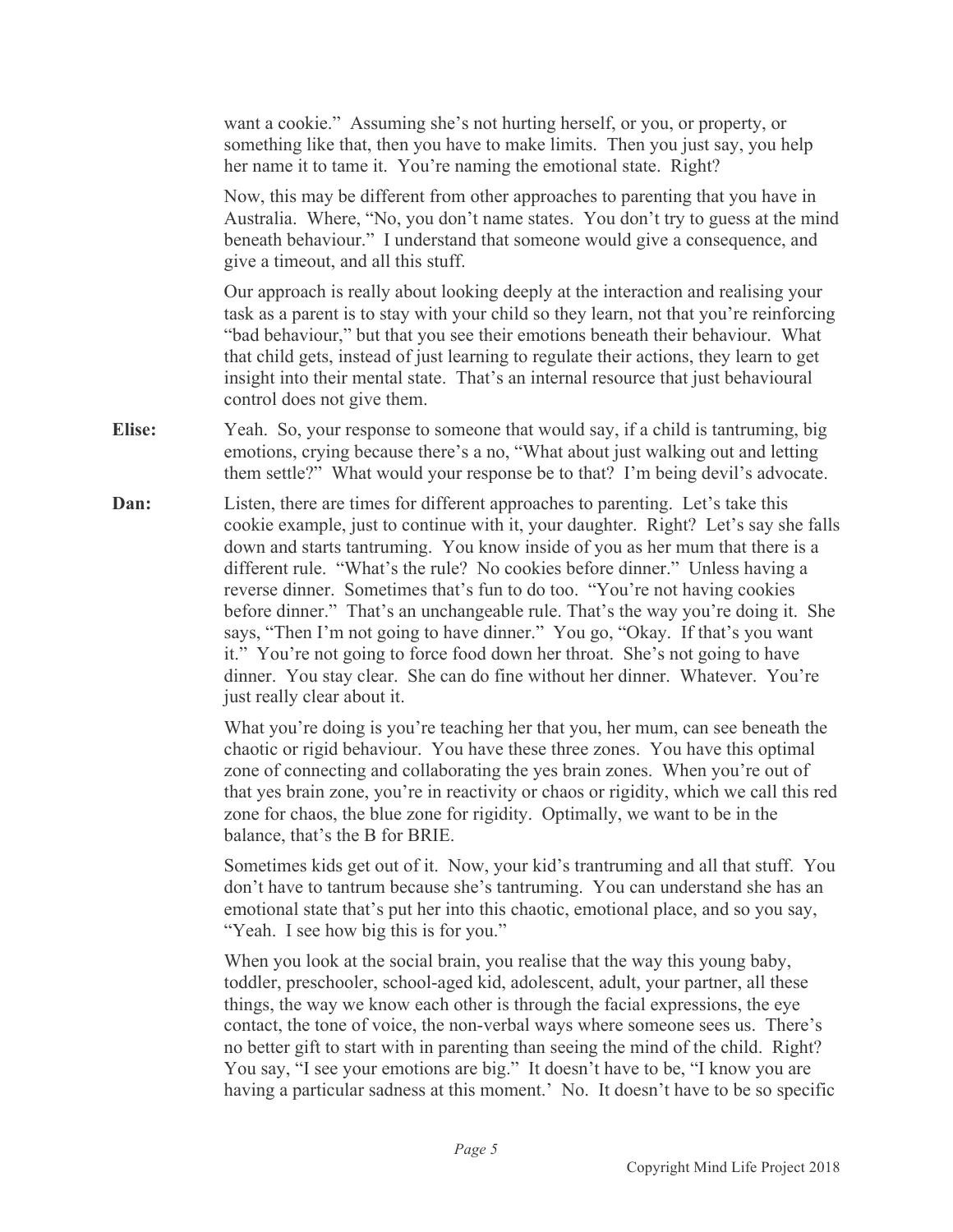that you can be absolutely wrong. You just know your child's having a big emotion. Emotion being a state in which the body is influencing the brain and the head, and it arises from feelings your having, and all these things. So, you say it's a big emotion. You know you're going to be accurate. Mindsight is not always exactly accurate. In this case, you know your child's having a big emotion, and it's good to name it big emotion.

At this moment then, what has happened in that transaction, it is discipline means teaching, not punishment. Disciplines means teaching. A disciple is a student. Offering discipline is offering a teaching opportunity. That moment, cookie request, "Yeah, that would be so much fun, but no we're not going to do it." You did the yes brain approach. She still has a tantrum. Then you just say, "Wow, that's a really big emotion."

If you do something like this to yourself, Elise, "I'm such a bad parent. My god, I'm a therapist, and here's my two-year-old…" Is this your first child?

- **Elise:** Yeah.
- **Dan:** Yeah. Okay. So, you're "Oh, my god. Can't I parent? I can't even get my twoyear-old to eat dinner without a cookie. What have I done? Oh, my god. This is so terrible." So, you're freaking yourself out. Yeah. Then you can flip your lid. You go into chaos, rigidity, and stuff like that.

We need to be present, attuned, resonating, and develop trust. That's PART. Present means you're open and receptive to what your daughter's going through. That's the present. A is PART is you're attuning yourself. Maybe you're focusing attention on the internal world of your daughter, and of yourself. This is the inner personal attunement part.

Resonance means her feelings. "I really want cookies. My mum's not giving me cookies. Life is terrible. Life is terrible." You know? So, you're resonating with her frustration. You're resonating with her being out of control. It feels that way, but you're not becoming your daughter. A lot of parents either become the emotion of their kid – if the kid gets hurt, they get so agitated – or they completely shut off, and they don't feel anything. You need to work on your own balancing, where you're differentiated by length. That's called integrated. Now, you're resonating with your daughter. You see how frustrating it is. "You're just two, and you want a cookie. What's wrong with that? This is mean old mum. She's not giving us a cookie. Blah, blah, blah." You need to have the spaciousness to not beat up on yourself.

Then you develop trust. You say to your daughter, "This is super hard. You know? When you're ready to stop kicking your legs, I'm getting really hungry. I'm really interested in those cookies after dinner, but we have some great salad, and great quinoa, or whatever you're eating. We're going to have dinner soon. Oh, my god. There's a story I want to tell you about this incredible squirrel I saw in the tree, and I couldn't believe what this squirrel was doing." She stops kicking. She goes, "What did the squirrel do?" "That squirrel? Come on. Let's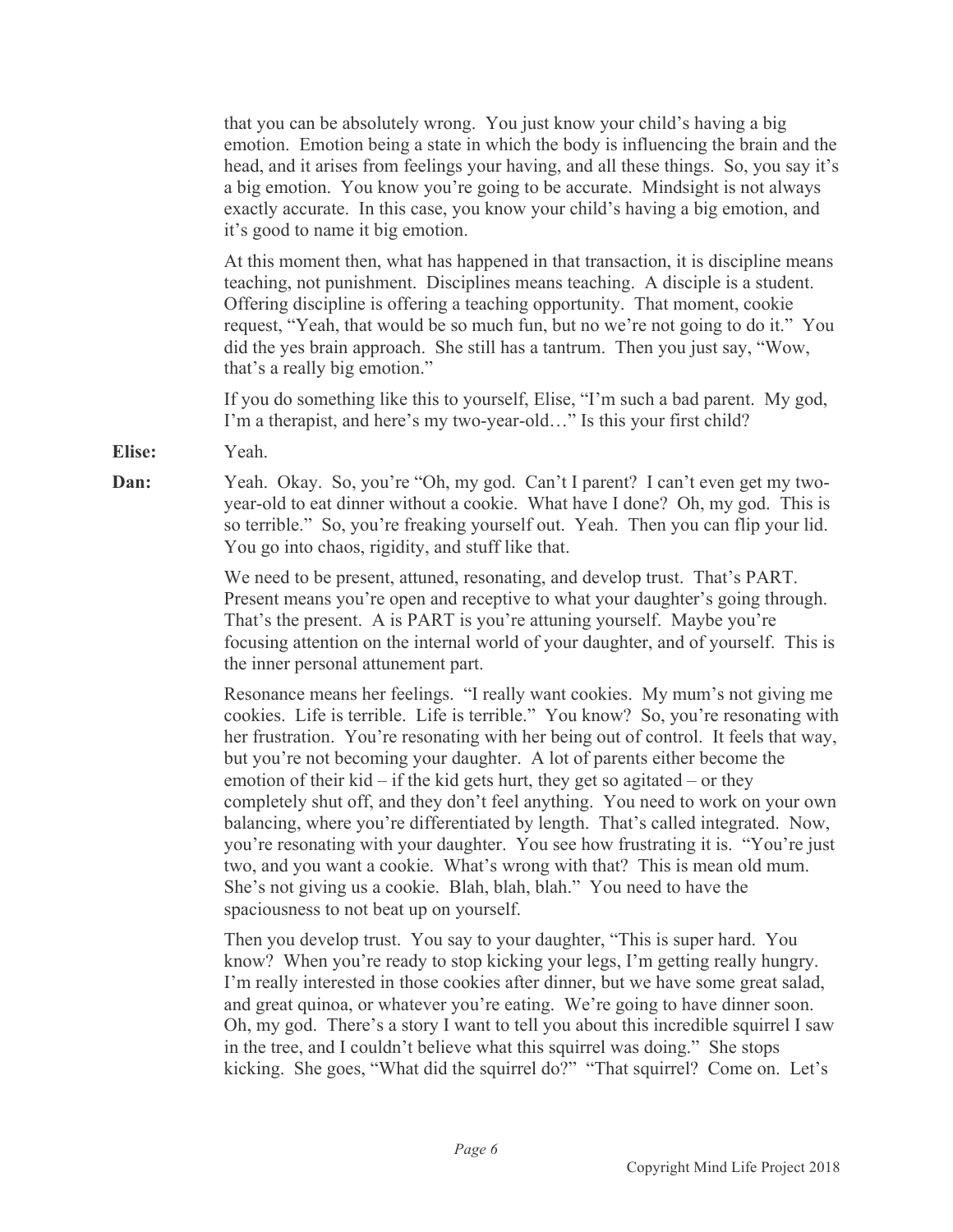|               | go have dinner, and I'll tell you all about the squirrel." Then she goes to that<br>squirrel.                                                                                                                                                                                                                                                                                                                                                                                                               |
|---------------|-------------------------------------------------------------------------------------------------------------------------------------------------------------------------------------------------------------------------------------------------------------------------------------------------------------------------------------------------------------------------------------------------------------------------------------------------------------------------------------------------------------|
|               | She had her emotion. You didn't give her a consequence for her emotion. You<br>didn't scream or yell at her and saying she's stupid. She had big emotions. Great.<br>Beautiful.                                                                                                                                                                                                                                                                                                                             |
| Elise:        | Thank you so much for that. I'm going to take that back, and my daughter's<br>going to be the beneficiary of that.                                                                                                                                                                                                                                                                                                                                                                                          |
|               | For people that don't have a child, I feel like this cookie scenario could be<br>applicable in workplaces, in intimate partnerships where somehow we tend to be<br>the least effective at communication, often, when things, where there are high<br>stakes. I guess, for someone that doesn't have a child, but let's say, has a reactive<br>moment in partnership, whether that's intimate or work, how would this look?                                                                                  |
| Dan:          | If you think about this optimal balance, that's the balance part of BRIE.<br>Resilience means you come back to balance when you're out of it. If you're an<br>adult, let's say, without kids, and this is the issue, part of this is what you would<br>call mindsight: seeing the mind. It's insight, empathy – the last of BRIE we'll get<br>into. Part of this is saying, "You have this incredible opportunity to develop the<br>ability to be within your mind, and to sense the mind of someone else." |
|               | I know we're talking about mindfulness, and Mindfulness in May, and this kind<br>of thing. If you go to my website, you can see, for those who are contemplative<br>practitioners, this thing called the wheel of awareness. The wheel is a very simple<br>metaphor for there being a hub and a rim. The hub is the experience of being<br>aware, the rim is that which you're aware of.                                                                                                                    |
|               | Let's say you have an adult version of the cookie thing. I don't know what it<br>would be.                                                                                                                                                                                                                                                                                                                                                                                                                  |
| <b>Elise:</b> | Let's come up with a practical one so people can relate. Like, "You didn't clean<br>up the kitchen."                                                                                                                                                                                                                                                                                                                                                                                                        |
| Dan:          | With your partner?                                                                                                                                                                                                                                                                                                                                                                                                                                                                                          |
| <b>Elise:</b> | Yeah.                                                                                                                                                                                                                                                                                                                                                                                                                                                                                                       |
| Dan:          | Okay.                                                                                                                                                                                                                                                                                                                                                                                                                                                                                                       |
| <b>Elise:</b> | "Why didn't you clean up the kitchen? Blah, blah, blah, blah."                                                                                                                                                                                                                                                                                                                                                                                                                                              |
| Dan:          | "You didn't clean up the kitchen. What's wrong with you? This kitchen is so<br>dirty."                                                                                                                                                                                                                                                                                                                                                                                                                      |
| <b>Elise:</b> | "I told you so many times. Why don't you clean up the kitchen?" Something like<br>that.                                                                                                                                                                                                                                                                                                                                                                                                                     |
| Dan:          | Right. It's understandable if, in the middle of nowhere, someone says, "Why"<br>didn't you clean up the kitchen?" You go, "What?" You become reactive. You<br>could enter a no brain state. When you realise, you're in either chaos or rigidity,<br>like, saying, "Shut up. I didn't have to clean up the kitchen," or you just                                                                                                                                                                            |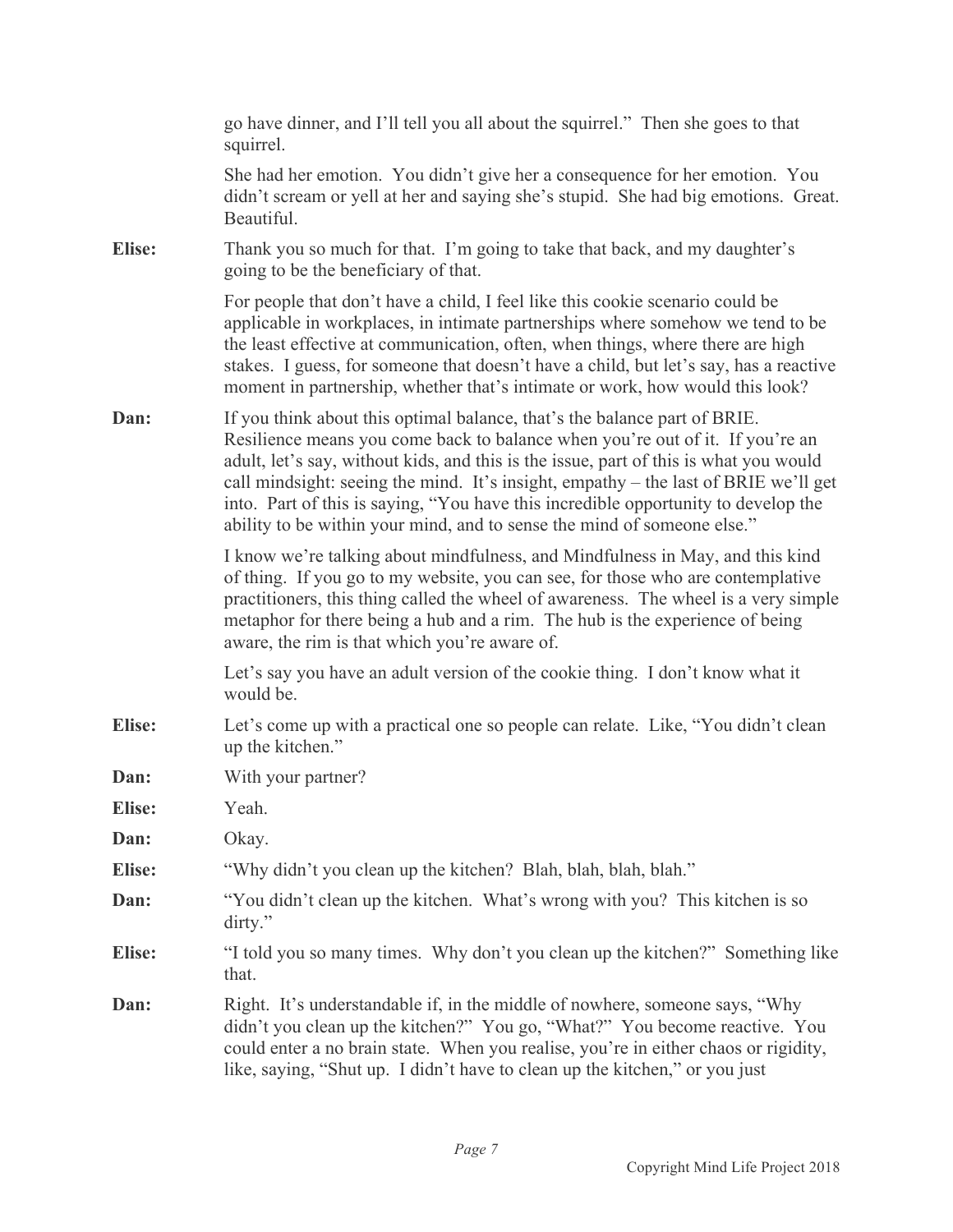withdraw. That's the rigidity in the withdrawal or the chaos in just yelling back. You're out of balance.

Part of what you need to as task of resilence is realise, "Whoa! I just yelled at my partner who's yelling at me from the kitchen." This is now no brain/no brain. That's the problem no brain communication is it both gets reactivity to reactivity. It's part of the idea of war.

You can say, "I need to just take a quick break." Not, "I'm going to go away for five weeks and come back to you." "I'm going to take a quick break." Take yourself into another room. Take some deep breathing, focus on your breath. Realise that if you come back with reactivity to someone who's reactive, it is going to go nowhere productive. That's just the truth.

Now, maybe your partner had a bad day. Maybe he or she was not treated well at work. Maybe they're hungry. Maybe they didn't sleep well the night before. Maybe they turned the news. These days, all you have to do is turn on the news, and you're put into a no brain state. Here in California, we have all these fires going on, and everyone's on edge since you smelled smoke. What happens is you have this reactivity that's right there. Part of the task of the wheel would be to say from the hub of my wheel awareness, "I can sense the reactivity that's out here on the rim, and I don't have to be taken over by it." It's a differentiation of the knowing and awareness from the knowing on the rim.

What this does for you is it allows you to say, "Hey, I was imbalanced when I came home. My partner started yelling at me for not cleaning up the kitchen. She's got her own issues about a clean kitchen. I was really distracted with something at work, or someone called me. It is true. I had dinner or a snack, or whatever, and I left all the stuff. I know she doesn't like that. She likes things organised. Let me find out the meaning of that. Actually, I already know the meaning of me not respecting her need for a clean kitchen."

You've now brought yourself back into balance. You're now in the hub of your mind. You see on your part of you wants to say, "Don't yell at me like that." Part of you wants to say, "I was distracted" and defend yourself. Another part of you on the – when you're in the hub, you can see all these things – this is now the insight of the BRIE thing. You have balance, resilience, you've brought yourself back into balance. Now the insight is, "What's going on with me? What's going on with me is that I don't like to be yelled at. It feels really bad, and it puts me into that chaos and rigidity of reactivity. I need to try to stay balanced now. I feel bad when I made a mistake. She's absolutely right. I shouldn't have left dishes where it's dried onto the plates. But, I did get distracted. The first thing I think I'm going to do, because I know now" – here's the E of empathy – "I know she likes things maybe cleaner than I do. I really want to have her understand that I respect her desires, even though they're different from my standards of what a kitchen should be. I really agreed to do it, and I didn't. I messed, so I need to apologise."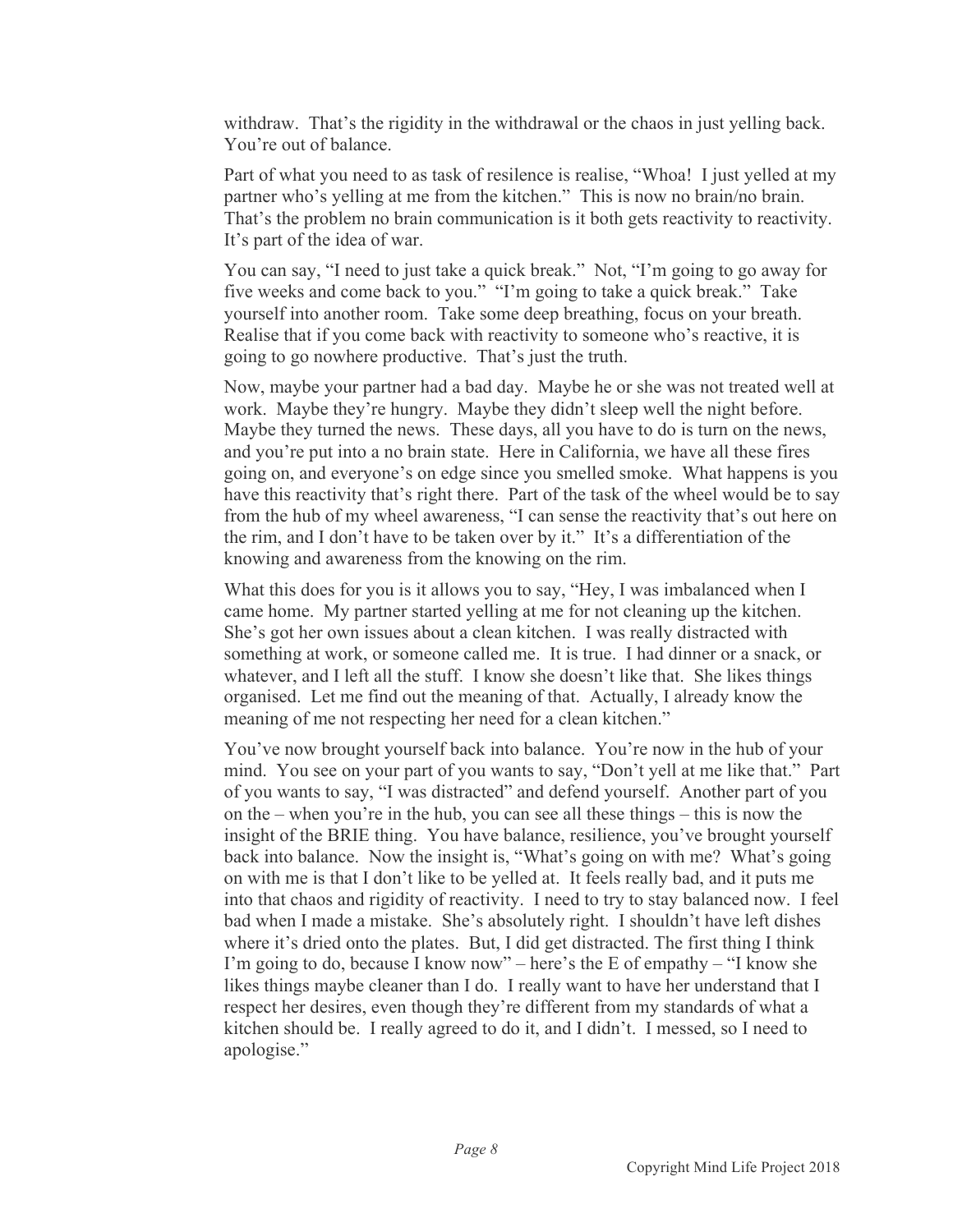|               | I go back, and I said, "I'm sorry, we're having a disagreement. You're right. I<br>should have cleaned up, and I didn't. I'm not going to explain why. I'm happy to<br>tell you what happened. You were absolutely right, and I'm sorry."                                                                                                                                                                                                                                                                                                                                                                                             |
|---------------|---------------------------------------------------------------------------------------------------------------------------------------------------------------------------------------------------------------------------------------------------------------------------------------------------------------------------------------------------------------------------------------------------------------------------------------------------------------------------------------------------------------------------------------------------------------------------------------------------------------------------------------|
|               | That is a yes brain approach when it's started with a reactive no brain entrée.<br>Your partner didn't come to you and say, "Excuse, Dan," or, "Elise, excuse me.<br>It's giving me a feeling of being not respected and not really cared for by seeing<br>the plate there. Would you mind in the future? I'm sure you had a good reason<br>for that."                                                                                                                                                                                                                                                                                |
| <b>Elise:</b> | This is like the utopian world.                                                                                                                                                                                                                                                                                                                                                                                                                                                                                                                                                                                                       |
| Dan:          | Right. This is where you get the whole thing. You get the balance, resilience,<br>insight, and empathy. Doing things like the wheel of awareness for us as adults is<br>really helpful because you pull yourself out of the rim of reactivity, that can be<br>reactivity, into this spaciousness of the hub, and then you're able to make more<br>choices.                                                                                                                                                                                                                                                                            |
| <b>Elise:</b> | Fantastic. Thank you.                                                                                                                                                                                                                                                                                                                                                                                                                                                                                                                                                                                                                 |
|               | You've alluded already to the zones, which I thought was, really, very accessible<br>and practical in your book. Do you want to just clarify in a little bit more detail<br>the red, green, and blue zones, and how they relate to resilience?                                                                                                                                                                                                                                                                                                                                                                                        |
| Dan:          | I think it's petty common in various approaches to realise we get into different<br>states. Think of it like a river. The central state of this river flowing is the flow<br>of the river. We're going to call it the green state, green for go. This is the yes<br>brain state where you're integrated. Integrated means differentiated and linking.<br>It's how you optimise what's called the self-organisation of a complex system.<br>You don't need to worry about that, but there's a whole science behind what I'm<br>saying.                                                                                                 |
|               | This integrated flow is flexible, it's adaptive, it has a resilience called coherence,<br>it's energised, it's stable. That spells the word FACES: flexible, adaptive,<br>coherent, energised, and stable. It's flowing in this harmonious way.                                                                                                                                                                                                                                                                                                                                                                                       |
| <b>Elise:</b> | Can I just interject for listeners? Would you say that's a human being in its<br>balanced setting?                                                                                                                                                                                                                                                                                                                                                                                                                                                                                                                                    |
| Dan:          | Totally. Absolutely. Like right now, hopefully, you and I are in that state. We're<br>integrated. It allows your nervous system to be coordinated/balanced with your<br>whole body. It allows two people to be coordinated/balanced with each other.<br>That's what integration allows. Harmony arrises where two people, let's say<br>communicating with each other, you create something larger than any of the<br>single people alone create. It's a synergy, and it's a beautiful thing. If you think<br>about a choir singing in harmony, it's literally what harmony is: different<br>harmonic intervals, but singing together. |
|               | Sometimes you get thrown out of that harmonious flow of integration. It happens,<br>interestingly, when you block differentiation or block linkage. That's just the<br>science of it. The feeling of it is, amazingly – picture a river – you go either to<br>one bank of chaos and one bank of rigidity.                                                                                                                                                                                                                                                                                                                             |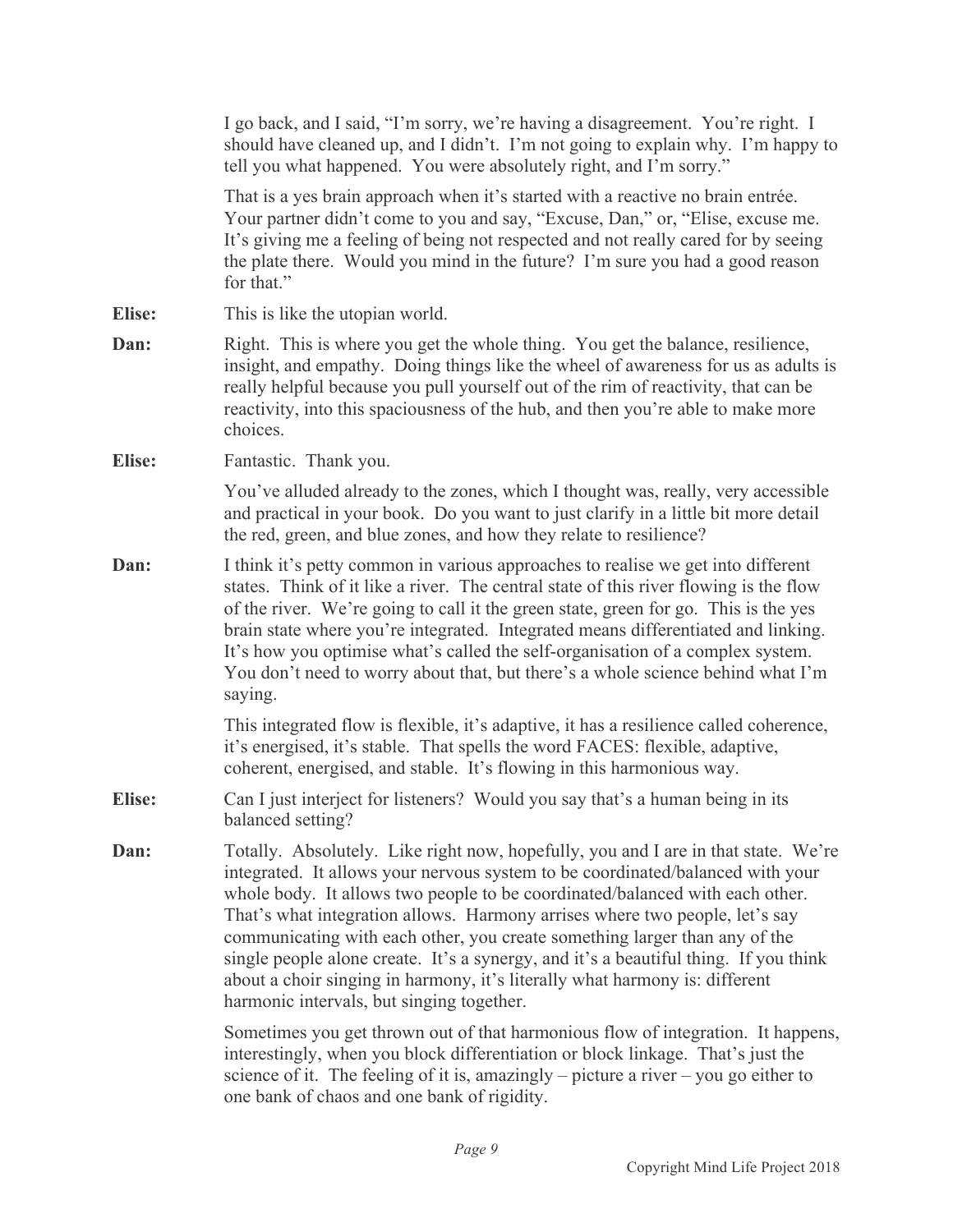In some models, it's not exactly like this, but they might say chaos is hyperarousal, and rigidity it hypo-arousal. It's a little more complicated than that, but that's a parallel way of thinking about it. You can see, if you think about this river image, you have three different areas. You have the central flow of a yes brain integration. We'll call it the green zone. You have one bank, you have the river, this space of chaos. Somehow, people associate red with chaos, so we call it the red zone. Then there's the cold, frozen, rigid, snowy, not changing, inflexible zone of rigidity. Somehow, people associate blue with that. You can make it whatever colours you want, but that's why we came up with these colours the way they are: green for go, and red for chaos, and blue for rigidity.

Ultimately, you could reduce it to two states: a reactive state, that could be either chaotic, or rigid, or both; and a harmonious state of receptivity. It's receptivity versus reactivity.

- **Elise:** This also aligns with our nervous system, right? The different states that underpin this emotion is that sympathetic, that fight/flight, aroused.
- **Dan:** That's it. I'm a founding editor for the Norton Series of Interpersonal Neurobiology. We have 60 textbooks you could read if you want to. One of the textbooks is called *The Polyvagal Theory*, by Steve Porges. The other textbook that Steve wrote is called *The Pocket Guide to the Polyvagal Theory*. Either one, you'll see the neuroscience about what's called the social engagement system, which is when we're in the yes brain state, versus these reactive states of fight, freeze, and faint. The fight, flight, and freeze are the autonomic nervous system's sympathetic reactions turned on.

The faint is the dorsal branch of the vagus nerve, the tenth cranial nerve, so that's a part of the parasympathetic. It's a little complicated, because when you're relaxed and calm, it's the ventral branch of the vagus nerve. But, when you're reacting with a collapse in rigidity and fainting, then that can be either the dorsal branch of the vagus nerve, or it could be an activated kind of rigidity, which is called freeze. People don't realise there's the sympathetic, accelerating-driven, energy consuming freezing up tight. "I'm not going to move. I'm not going to do this." That's a freeze. Then there's what we're calling faint, or feigning death, dorsal branch of the vagus nerve, and sometimes called the dorsal dive, because it's the dorsal branch of the vagus nerve, and then you collapse. It's sometimes called feigning death or folding. It's where you're facing a feeling of helplessness, and you just collapse. It's different from the energising kind of rigidity. Either one is a kind of rigidity.

- **Elise:** Thank you for clarifying that, because I think Steve Porges work is really, really fascinated. It illuminates this whole stress response.
- **Dan:** Yeah. Exactly.
- **Elise:** The listeners can follow-up on that.
- **Dan:** For anyone: with kids, without kids, anyone who once was a kid. The issue here is that if we've had repeated activations of these in our own childhood, then as we go through adolescence, we're more prone to being in those states. Then in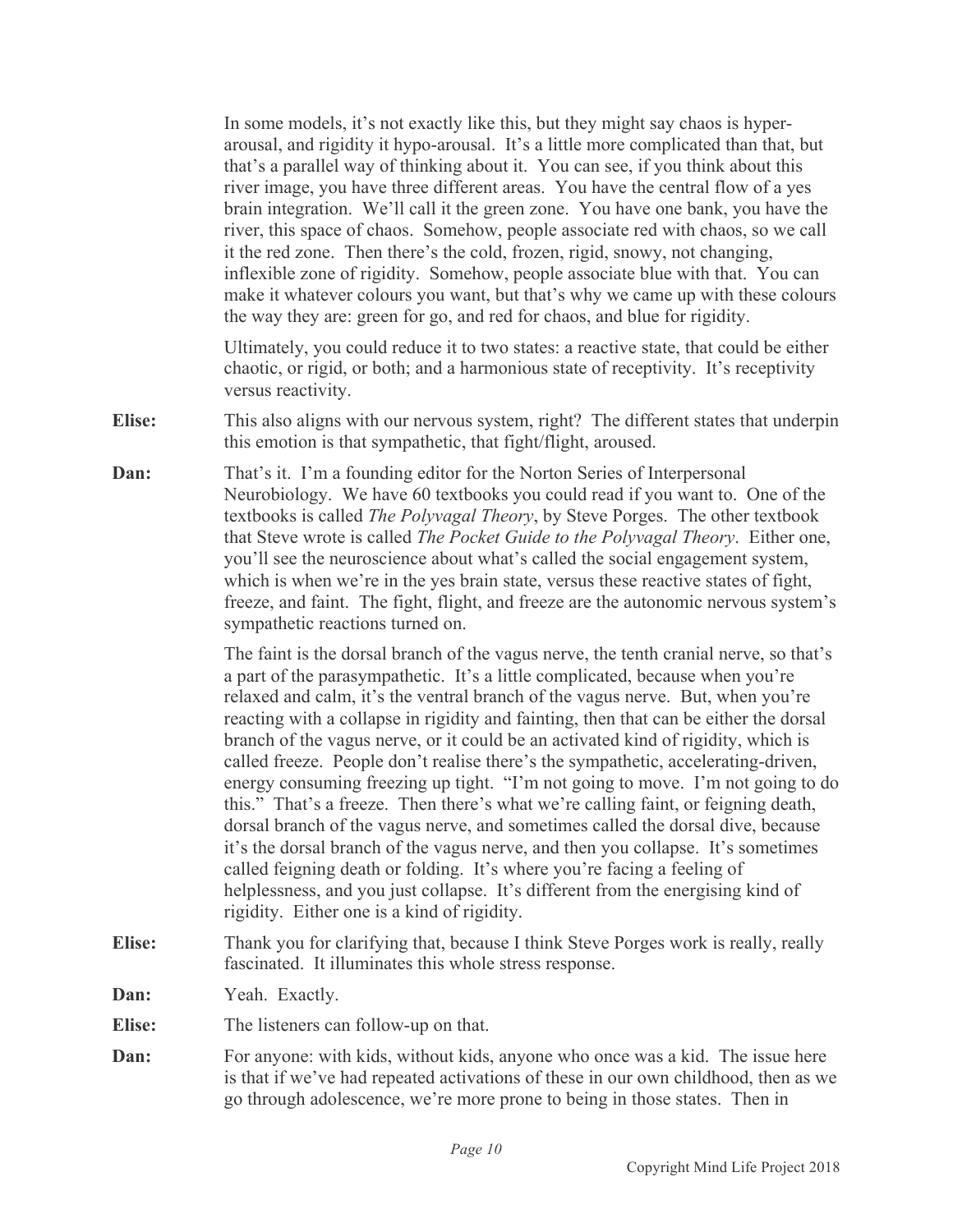adulthood, the way to the think about it is, a repeated state becomes a trait. If you have a trait to do one of these things – become chaotic, become rigid, either way, it's a form of reactivity – you're more likely to go there quickly, with less provocation, more tensely, stay there longer. As you try to get out of it and come back to balance, you're more prone to coming back into it. It may make it harder for you to make a repair, because you may justify, "That's just the way I am. That's my personality. It's good." When in fact, actually, is a learned form of no brain reactivity that's actually not very good for you. You can change it. That's the thing. Even if adults do the yes brain book, they can learn to change their own brain.

- **Elise:** Which is so optimistic and hopeful for all of us.
- **Dan:** Yeah. It is. You might think that you are what you are and you cannot change, but research is very clear about that. It's super clear now. You can change how you are and your tendencies, your proclivities, your traits. The reason is because of something called neuroplasticity. If you do mindfulness practice, if you do strategies like we have in the book, or the wheel of awareness, it's integrated practice, you do these things, and you do them repeatedly, you're going to intentionally create a state. Where attention goes, neuro-firing flows, and neuroconnection grows. This is where you systematically, with intention, strategically: where attention goes, train your attention. Neuro-firing flows to create a state, your neuro-connection grows. When you're in repeated states, it becomes a trait. It's that simple.

What we need to do is inspire – what we say here at the Mindsight Institute, is inspire people to rewire their brains. In particular, inspire to rewire toward integration.

**Elise:** That's a wonderful summary. Thank you so much. Really, really optimistic and hopeful for everyone.

**Dan:** Yeah.

- **Elise:** There's so much much in that book, so I'm excited for the listeners to actually track it down. I really feel like it's a must. It's an essential read. It really, really is.
- **Dan:** Great.
- **Elise:** I wanted to just finish off, there was a line in a book I loved, which was, "Reactivity blocks resilience, and receptivity promotes it."
- **Dan:** Yes. Exactly.
- **Elise:** Can you just explain that line? It was a wonderful line.
- **Dan:** Just like we're talking about, Elise. With reactivity, you're shutting off your social engagement system. Let's say we're partners or something and I'm reacting to you. I'm not going to be really interested in what's going on inside of you. I'm going to be, "Shh," like this to you. Reactivity is going to really shut down your experience to be open and engaged, so you're going to become reactive. Neither of us is going to show any sign of resilience. Resilience being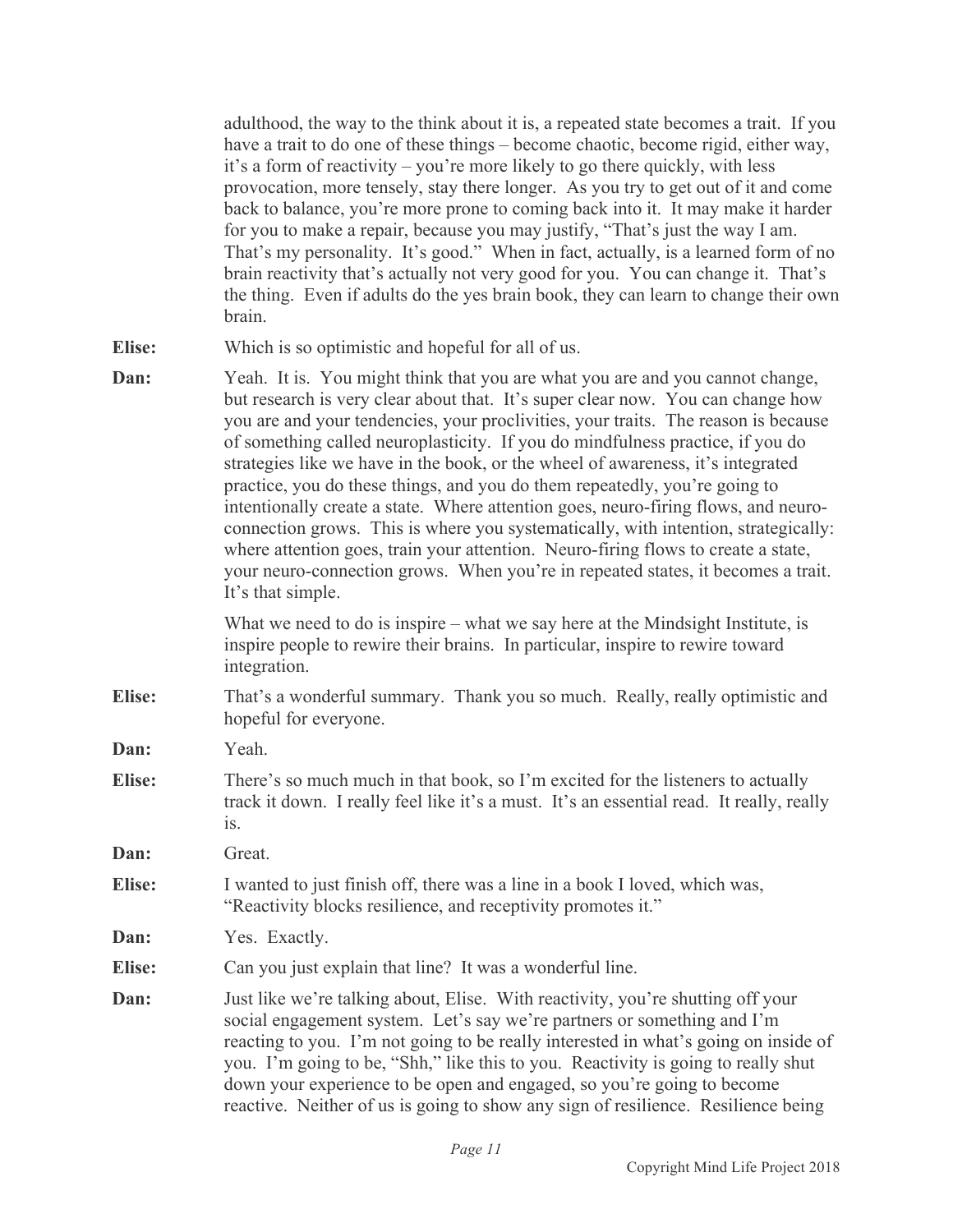when there's a challenge to our state of being in the green zone, being integrated. How do come back to balance? It just makes it really, really hard to do that when you're reactive.

Receptivity, in contrast, allows us to say, "Wow! What's going on in Elise right now? I may be feeling this and that, but I wonder what she's feeling." That's the social engagement system. What's really fascinating about it – and I talk about this in a book called *Aware: The Science and Practice of Presence* – when you study the origins of consciousness in human beings, the ability for us to be selfaware, to have awareness, it looks like, in evolutionary terms, we first began to play with consciousness by being aware of another person's mind. We're very collaborative creatures because of something called alloparenting. We share our parenting with each other. We look to people in our village. Say, "What's their attention on? What's their intention? What's in their awareness?" Those three things, attention, intention, and awareness, those three things are the mind, the mental experience of a person.

We then developed neuro machinery to figure out those three things in another person. Then we used the same circuitry to look at the same things in ourselves. "What's my attention on? Where's my intention? What am I aware of?" Those these things.

Even if you look at mindfulness training, what's really interested about that is the three pillars of mindfulness training that research shows are important components of it are training focused attention, zeroing in on one thing and returning when you get distracted. Open awareness, which is allowing awareness to be open, and just experiencing a differentiation of the thing you're aware of from pure awareness. So, focused attention, open awareness. The third pillar is, I call it kind intention. It's like loving kindness. This idea of bringing positive regard to inner and inter experiences of the mind.

Those three pillars are exactly what we want to do in bringing a yes brain state into the world. How do you focus attention? What's actually going on in my body? That's focused attention. How do I open up awareness, so I'm not swept up by reactivity? Kind intention is, "Wow! You just wanted me to clean up the dishes. My kind regard for you is a deep respect for what has real meaning for you. You probably had a rough day, so you were talking to me that way." That way, when I come to you, it's completely different from how I could fight back in a reactive state. That's how receptive cultivates resilience.

- **Elise:** Thank you. One other thing in your book, we probably don't have time to cover it now, but you talk about the spectator and the player. Listeners can learn more about through reading the book. Essentially this notion being able to witness our experience and our emotional state so that we have a different perspective and some more space in order to manage that reactivity, if that's correct.
- **Dan:** Yeah. Exactly. One example is a kindergarten teacher talked to me a bit a little boy, a five-year-old boy who's kicked out of one school, sent to her kindergarten class in a different school. She taught him the wheel of awareness. The spectator would be like the hub. The player would be the rim. This boy was in the yard,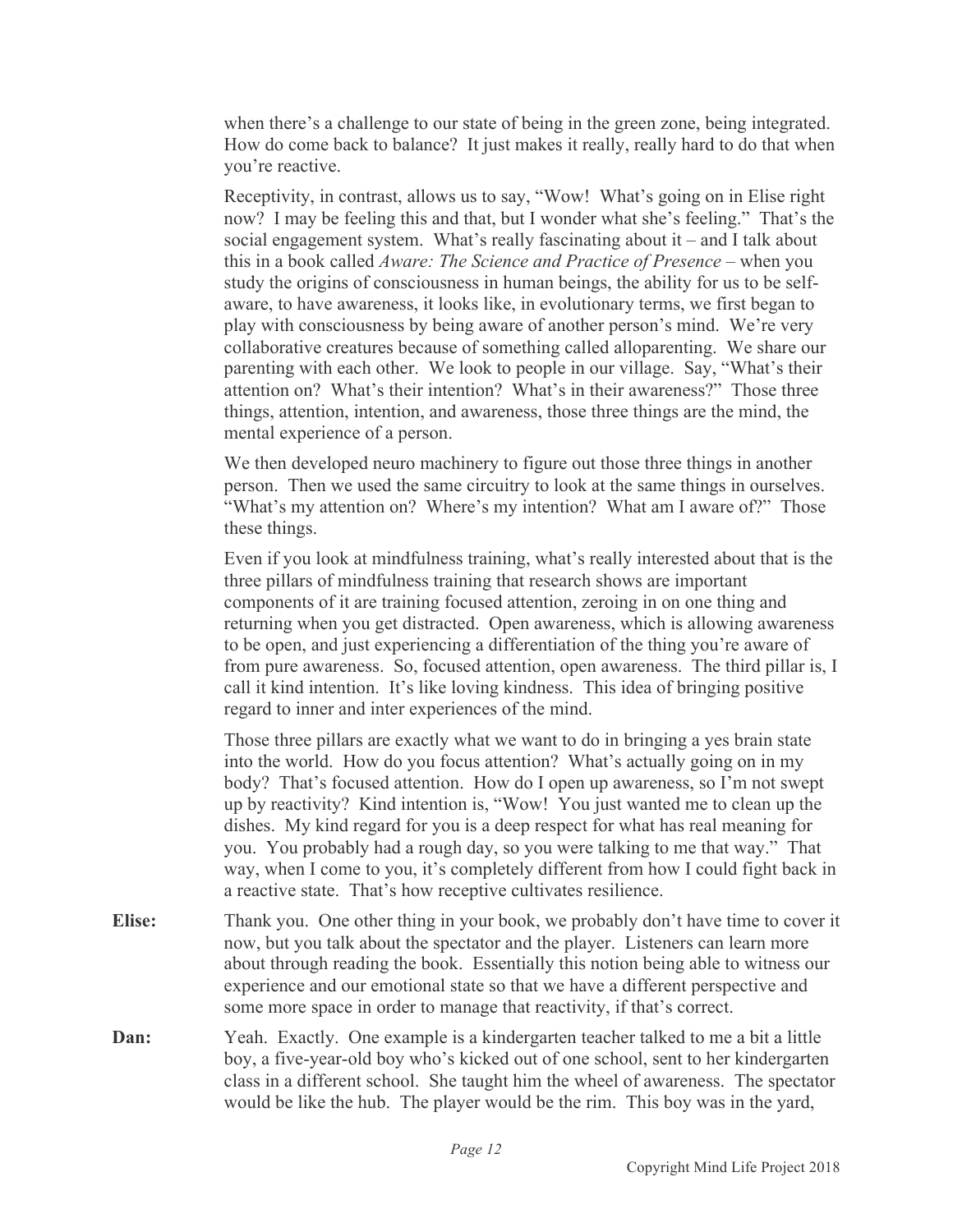and a kid took his block, and he was going to hit him. He always had done this, his whole life. Only the teacher had taught him this wheel of awareness drawing. When he came to the teacher and said, "You need to give me a time to take a break, because I'm lost on my rim," meaning he was a player, "I need to get back to my hub," meaning I need to be more of the spectator. "Because the player is going to punch that kid, and I'm going to get kicked out of another school." By differentiating the hub from the rim, or this spectator in the hub from the rim, the player, the feelings the intense thing you could have, he was able to actually get incredible strength and stay receptive.

- **Elise:** That's an incredible story.
- **Dan:** Yeah. Amazing, isn't it?

**Elise:** For someone that's five, to be able to take these skills on board.

I question I had that often comes up is, what's the difference between being the spectator, i.e., when we're in an emotion, "Anger's here, and I'm angry, and this is feeling like this," versus dissociation?

**Dan:** It's a really fantastic question. Let me try to approach it this way. Let's look at Mihaly Csikszentmihalyi notion of flow, where you are becoming really one with the sensory flow of what's going on, and lose a sense of separate self from playing tennis, or playing chess, or making love, or going for a walk on the beach, or whatever. You're in the flow of experience. It's a beautiful thing. Great.

> Now, that's not the same as mindful awareness, for example, although a lot of people equate them. I once had Mihaly Csikszentmihalyi on a panel with Salzberg, and I asked them this: is flow mindfulness? They all agreed, no. You can choose to be in flow from a mindful state, but if you're, for example, furious with someone and you have a gun in your hands, you could be in the flow of your anger and shoot them. With mindful awareness, in contrast, you may have chosen to be in the flow, something happens, and you're really angry, and you have a gun, or bat, or whatever, but another aspect of your mind is not just with the sensory flow of your anger, it's with a sense of ethics, or a sense of disconnection enough so it's an observer, the spectator who's not in the game who says, "Shooting that person is bad thing to do. I will not follow that impulse." This is why we agreed, mindfulness awareness includes the capacity to separate a little bit.

You're asking a really important question. How does that differ from dissociation? I work a lot with people who have dissociation.

**Elise:** Which is why I was really interested in hearing your perspective on this.

**Dan:** First of all, it's a really important question your asking, Elise, because, for some people, they can use mindfulness training as a form of dissociation. I'll give you an example of it in a moment. It's a vulnerability of the mindfulness training, for sure. I think it's a really important potential downside. It's a negative side effect.

> For those who don't know what dissociation is, if you take the word disassociation, and just take the A out and make it dissociation, you can understand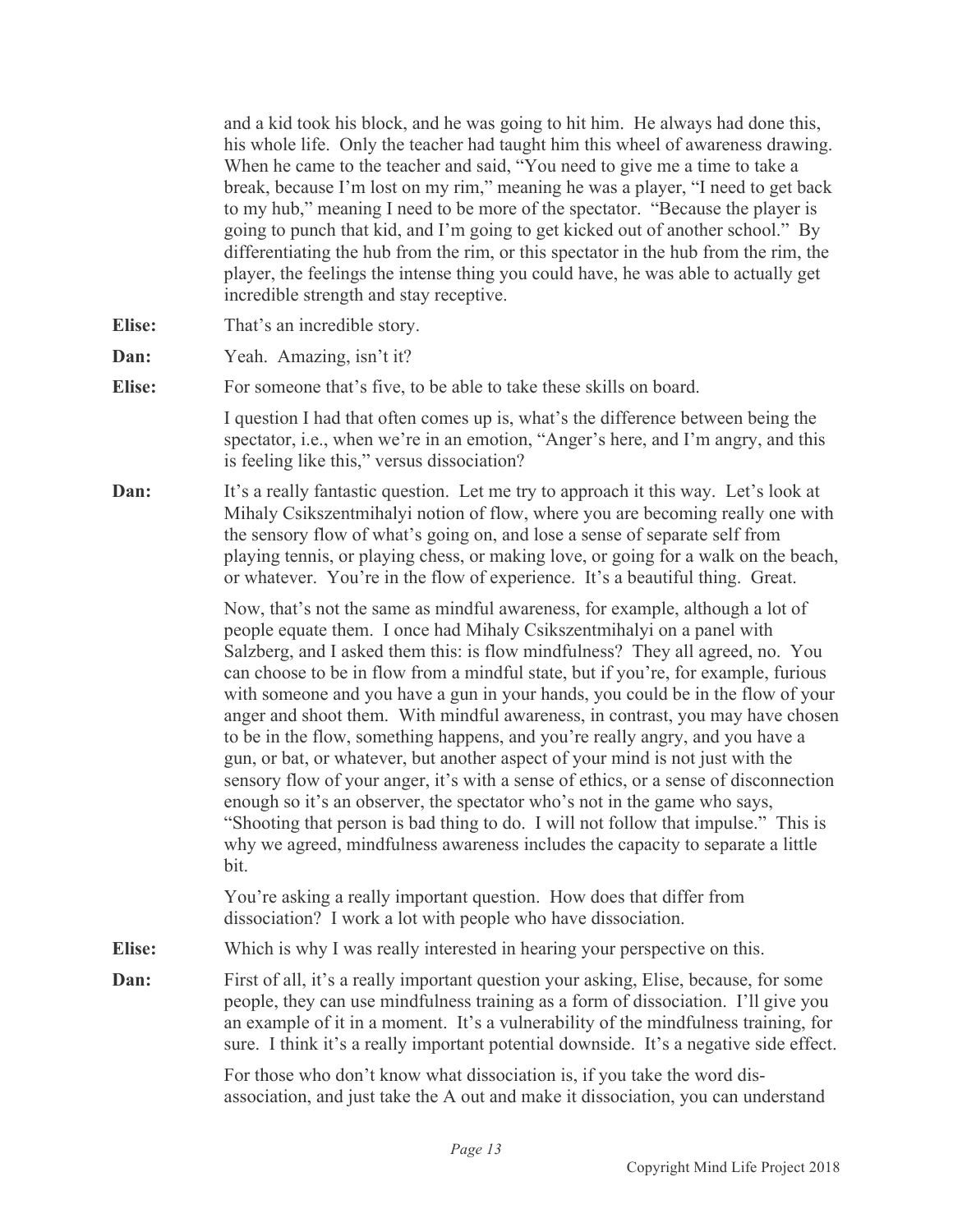|               | how clinicians use it. Usually, things that are associated, like feelings and<br>thoughts, can become dissociated. Usually, consciousness with a sense of self is<br>associated. You can dissociate those. Memory and consciousness usually<br>associated, you can dissociate them. Association has all of these components.                                                                                                                                                                 |
|---------------|----------------------------------------------------------------------------------------------------------------------------------------------------------------------------------------------------------------------------------------------------------------------------------------------------------------------------------------------------------------------------------------------------------------------------------------------------------------------------------------------|
|               | At the extreme, you can see it as multiple personalities, called dissociative<br>identity disorder that comes from the experience of early trauma before the age of<br>seven. Other people have more subtle things of feeling like things are not real,<br>they can feel disconnected from their body, they can feel psychogenic amnesia,<br>they can't remember things. One aspect of those forms of clinical dissociation is<br>it comes from a blockage to the usually associated things. |
|               | What we're talking about, and this is a huge difference, is in mindful awareness<br>that is not dissociative, you are able to differentiate the experience of knowing in<br>the hub, if you will, from the knowns on the rim of this metaphoric wheel of<br>awareness, and link them with a spoke of attention by your choice.                                                                                                                                                               |
|               | For example, if I'm, walking down the street and I stub my toe really badly, I can<br>get totally lost in the pain of my foot and be unable to continue. Or, if I need to<br>continue, I can move into my hub, distance myself from the pain. What research<br>shows is that I can even decrease the registration of pain in my brain. Literally.<br>If I'm in a scanner, you could prove that. That's a useful way of decreasing a<br>negative input.                                       |
|               | Dissociation would be where I can completely block out the feeling of my toe.<br>Then I block it from memory because I feel so bad about stubbing my toe. Then<br>the toe gets infected because I didn't take care of it because I forgot about it.<br>That's dissociation. Whereas the other is a mindful awareness of the pain in my<br>toe.                                                                                                                                               |
|               | To give you just one quick example. I once took care of a meditation teacher. He<br>said, "I'm not going to talk about my past, because I don't do that. I'm just living<br>in the present." It turned out, he was severely abused. That would be a good<br>example of dissociation. He was using mindfulness to dissociate from making a<br>coherent narrative of his life. You really want to clarify.                                                                                     |
| <b>Elise:</b> | Thank you so much. I think what you're saying there highlights that thing about<br>choice. Do you have the choice? Rather than in dissociation it's an automatic<br>protective mechanism that we might have learnt from previous trauma.                                                                                                                                                                                                                                                     |
| Dan:          | Exactly.                                                                                                                                                                                                                                                                                                                                                                                                                                                                                     |
| <b>Elise:</b> | Dan, just to finish off, I wanted to ask you a question I'm asking all of the guests,<br>which is if you were to have a dinner party next week, and you could invite a<br>handful of people that were thinkers, or writers or thinkers that have touched you<br>in some way in your life and expanded your own mind – either alive or not alive,<br>known to you or not – who would you invite to the table?                                                                                 |
| Dan:          | Oh, my gosh. That's a hard question to answer. I would certainly invite you,<br>Elise.                                                                                                                                                                                                                                                                                                                                                                                                       |
| <b>Elise:</b> | Thanks.                                                                                                                                                                                                                                                                                                                                                                                                                                                                                      |